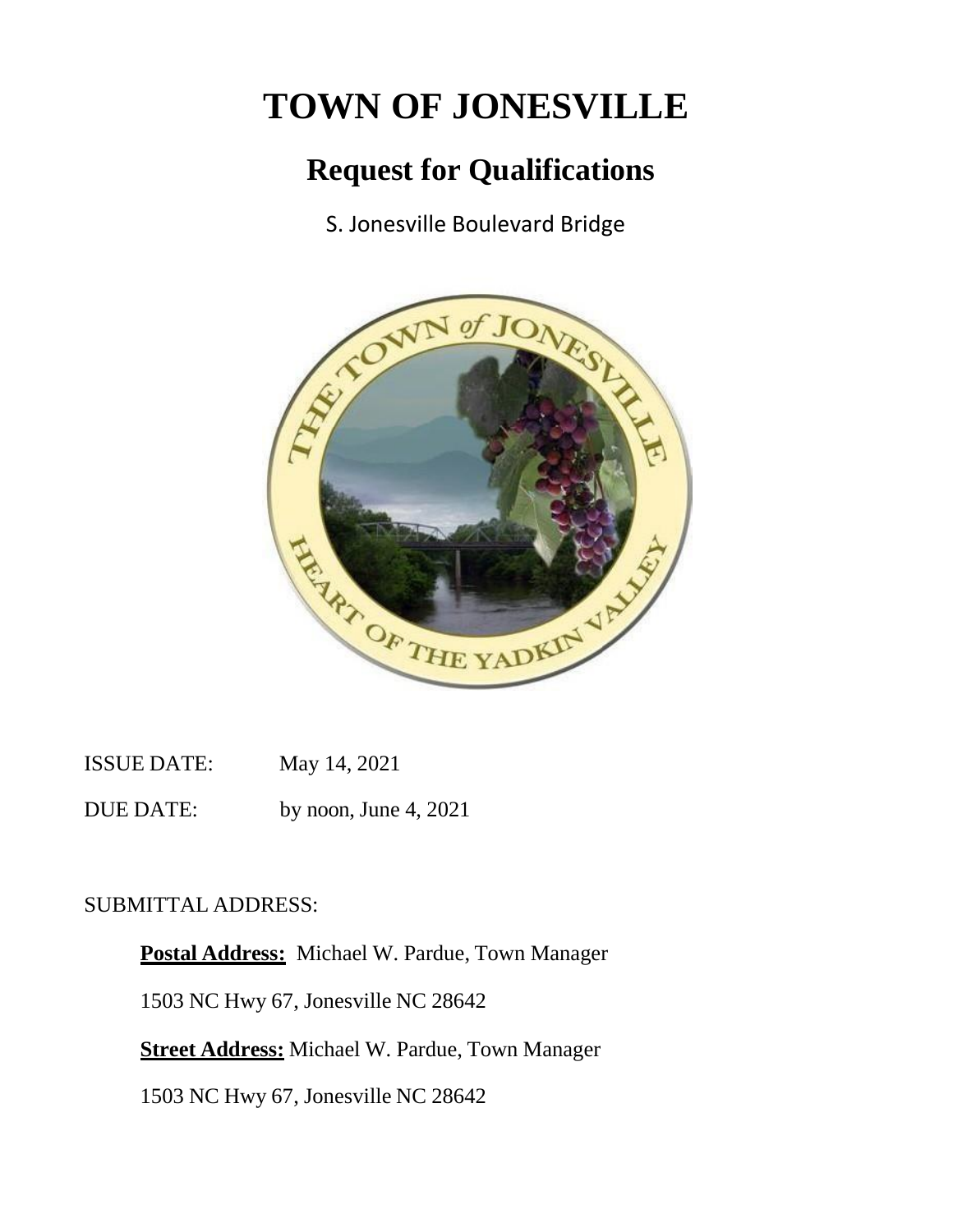# REQUEST FOR QUALIFICATIONS (RFQ) FOR PROFESSIONAL ENGINEERING SERVICES

### S. JONESVILLE BOULEVARD BRIDGE - TROPICAL STORM ETA

May 14, 2021

Dear Offeror:

This is a Request for Qualifications by the Town of Jonesville to provide engineering services in connection with the damage received during Tropical Storm Eta at the S. Jonesville Boulevard bridge.

The Town of Jonesville is soliciting a person or firm to provide Professional Engineering services in the replacement of a town owned bridge. The project scope of work will require a firm to develop and prepare preliminary engineering, permitting, plan documents, specifications, et cetera as required to bring construction and repair projects through completion.

You are invited to submit a proposal of qualifications to be received no later than 12:00 pm on June 4, 2021 to:

Michael Pardue, Town Manager 1503 NC Highway 67 Jonesville, NC 28642 (P) 336-835-3426

Address submittal package to Michael Pardue, Town Manager, S. Jonesville Boulevard Bridge repair.

Proposals received after the deadline will not be considered.

**THREE** copies of the proposal should be submitted in accordance with the following sections of this Request for Qualifications:

- A. Scope of Work
- B. Submission Requirements
- C. Qualification Evaluation Criteria
- D. Contract Award

The Town of Jonesville will enter a contract with the Engineering Firm whose proposal of qualifications is determined to be the most advantageous to the Town. Factors to be considered, the method used in the evaluation of proposal, and selection of the Engineer are set forth below.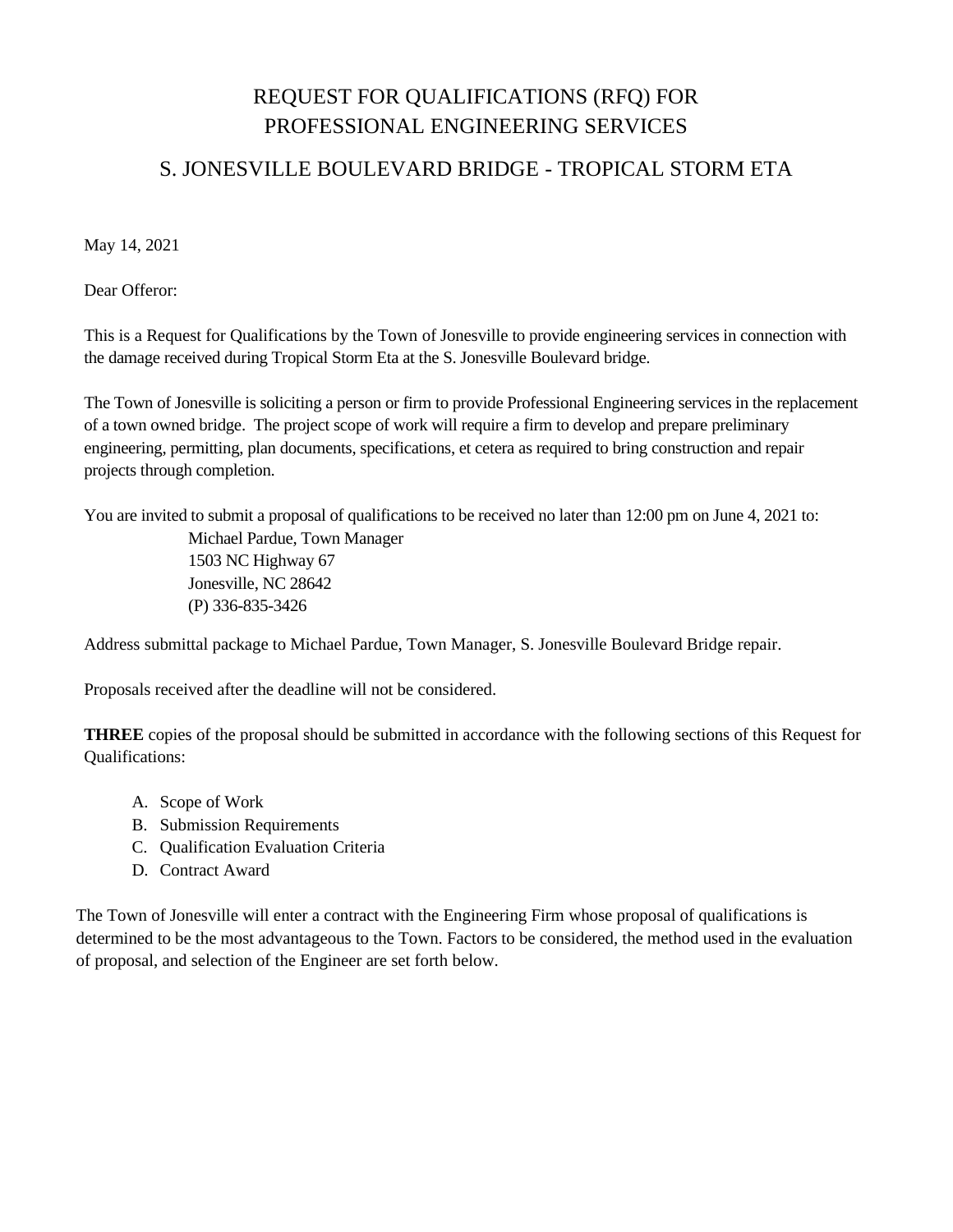The Town of Jonesville is an equal opportunity employer and does not discriminate based on race, color, religion, sex, national origin, handicap, age or familial status and encourages proposals from (and/or associating or partnering with) small, minority and female-owned businesses, and locally owned and operated businesses.

*This information is available in Spanish and any other language upon request. Esta información está disponible en español o en cualquier otro idioma bajo petición.*

If you have any questions concerning this Request for Qualifications, please contact Michael Pardue, Town Manager at [mpardue@townofjonesvillenc.com](mailto:mpardue@townofjonesvillenc.com) or Wendy Thompson, Finance Director/Town Clerk at [wthompson@townofjonesvillenc.com](mailto:wthompson@townofjonesvillenc.com) or at 336-835-3426.

#### **Scope of Work:**

Engineering services shall include, but are not limited to, standard tasks necessary for the implementation of the project in conformance with all applicable engineering standards and FEMA reimbursement guidelines:

- *1.* Preparing the final design and construction bid package in conformance with applicable regulations and requirements;
- *2.* Supervising the bid advertising, tabulation, and award process, including preparing the advertisements for bid solicitations, conducting pre-bid meeting, conducting bid opening, and issuing the notice to proceed;
- *3.* Conducting the pre-construction conference;
- *4.* Surveying, field staking, on-site supervising of construction work, and preparing inspection reports;
- *5.* Reviewing and approving all contractor requests for payment, change orders, and submitting approved requests to the governing body;
- *6.* Providing reproducible plan drawings to the Town upon project completion;
- *7.* Conducting final inspection and testing;
- *8.* Submitting certified "as-built" drawings to appropriate authorities (if applicable); and
- 9. Preparing an operation and maintenance manual (if applicable).

### **Submission Requirements:**

RFQ submissions must include at a minimum:

- *1.* Individual or Firm Information: firm's legal name, address, email, and telephone number, the principal(s) of the firm and their experience and qualifications;
- *2.* Vehicular Bridge Experience: The specialized experience and technical competence of the staff to be assigned to the project with respect to repairs and construction of a bridge, description of firm's prior experience, including any similar projects (in particular those funded by FEMA), size of community, location, total construction cost, and names of local officials knowledgeable regarding the firm's performance on related work. Include at least five references within the past five years;
- *3.* Firm Capacity and Capability: The capacity and capability of the firm to perform the work in question, including specialized services, within the period of the grant, the past record of performance of the firm with respect to such factors as control of costs, quality of work, and ability to meet schedules; description of firm's current work activities, capability of carrying out all aspects of FEMA reimbursement related activities, and firm's anticipated availability during the term of the project;
- *4.* The proposed work plan and schedule for activities to be performed; and
- *5.* Documentation of compliance with state and federal debarment/eligibility requirements.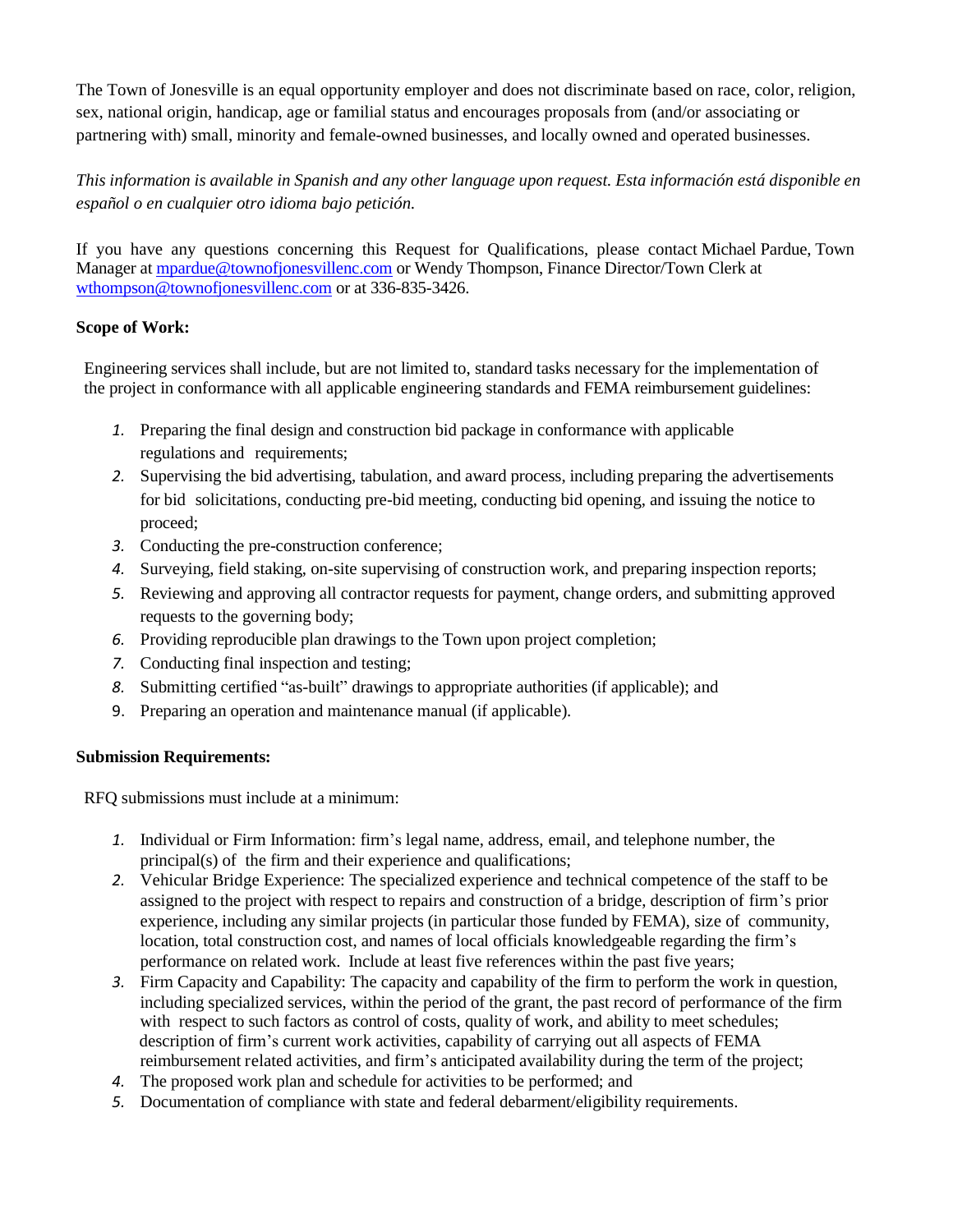### **Qualification Evaluation Criteria:**

Submissions will be evaluated according to the following factors:

| <b>Evaluation Factors</b>                                                                                             | <b>WEIGHT</b><br>$1-10$ | X | <b>RATING</b><br>$1 - 5$ | Ξ | ΤΟΤΑΙ |
|-----------------------------------------------------------------------------------------------------------------------|-------------------------|---|--------------------------|---|-------|
| Specialized Experience & Competence related to FEMA                                                                   | 10                      |   |                          |   |       |
| Past record of performance of firm or individual<br>consultant with respect to vehicular bridge related<br>activities | 10                      |   |                          |   |       |
| Capability of carrying out all grant related activities                                                               | 10                      |   |                          |   |       |
| Cost of services*                                                                                                     | n/a                     |   |                          |   |       |
| References                                                                                                            | 3                       |   |                          |   |       |
| Met requirements for submittal                                                                                        | 5                       |   |                          |   |       |
| Ability to address local needs.                                                                                       | $\overline{2}$          |   |                          |   |       |
| MWBE or Section 3 firm**                                                                                              |                         |   |                          |   |       |

Note: \*Cost comparison is only applicable to Request for Proposals, not Requests for Qualifications. \*\*Being a MWBE or Section 3 firm does not guarantee a contract. The selected firm must meet all other qualifications.

Upon completion of the review the Committee will make its recommendation to the Town Council for approval to negotiate a contract price.

Respondents may view damages to the S. Jonesville Boulevard bridge located at Latitude 36.232888 degrees North, Longitude -80.836194 degrees West at any time. A copy of the site map is attached. Any additional information needed can be reviewed by visiting the Town offices during regular office hours.

### **Contract Award:**

Once the most qualified firm is selected, a cost for the engineering will be negotiated separately from the cost for engineering design/bid package and inspection services. Contracting for these activities shall occur separately and costs/payments associated with each will be clearly defined. Contracts executed for engineering design/bid package and construction inspection services shall be contingent upon the Release of Funds and Funding Conditions.

The above information should be submitted no later than June 4, 2021, 12:00 pm, Jonesville Town Hall 1503 NC Hwy 67 Jonesville NC 28642. For more information, contact Town Clerk Wendy Thompson at (336) 835-3426.

Michael W. Pardue, Town Manager